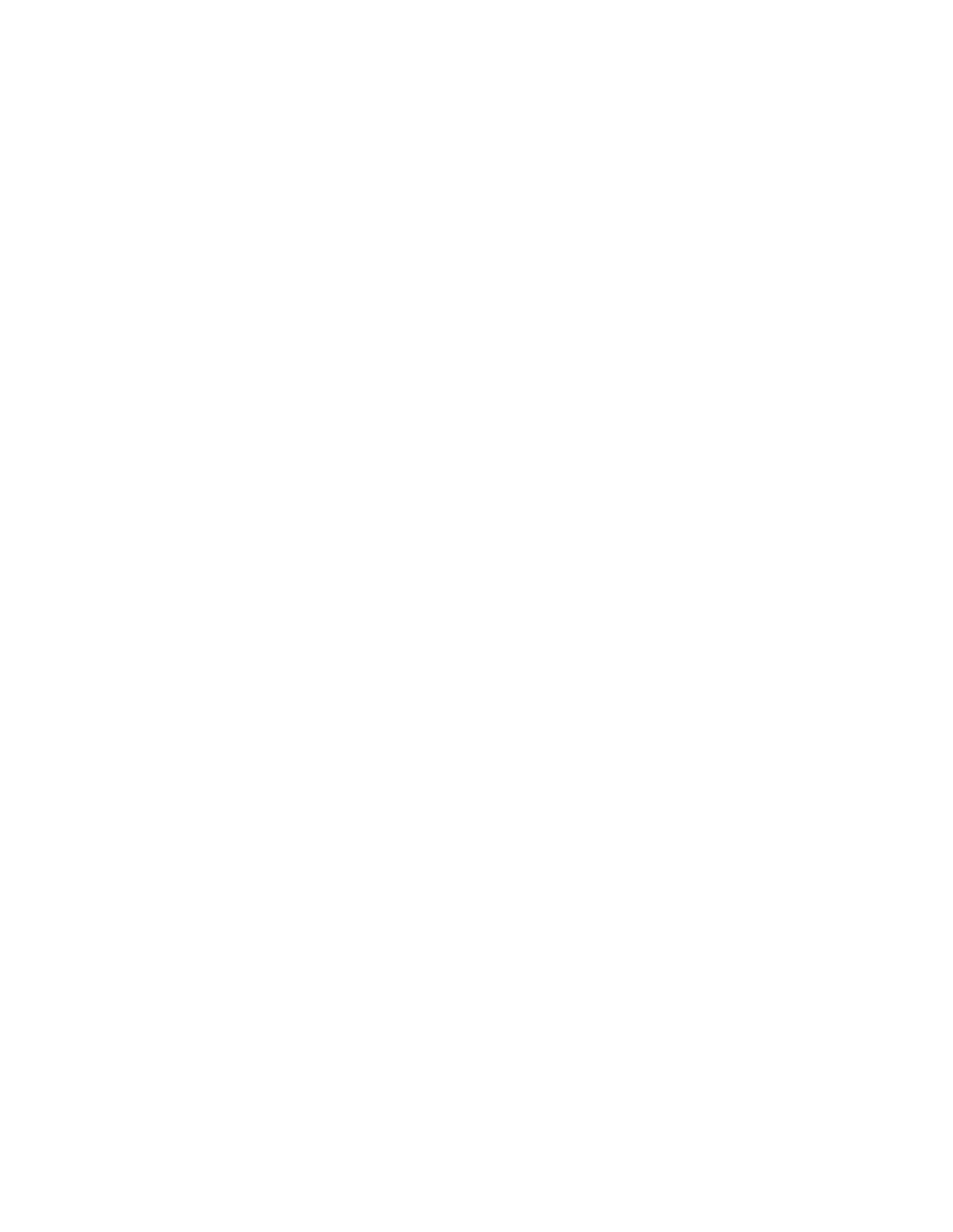# EVALUATION OF THE NOCTURNAL BIRD MIGRATION STUDY PERFORMED BY ABR, INC. ON HATCHET RIDGE, SHASTA COUNTY, CALIFORNIA

In its response to the draft EIR for the proposed Hatchet Ridge wind power project, Wintu Audubon Society of Redding, California, noted the inadequacies of bird studies performed at the site and incorporated in the EIR. In particular, the absence of any studies of actively migrating birds during both day and night, especially under adverse weather conditions that could increase risk of collision with turbines and other structures was noted as an important deficiency.

Subsequent to the submission of the EIR and the Wintu Audubon response thereto, a radar study of nocturnal migration performed at the Hatchet Ridge site by ABR, Inc. of Forest Grove, Oregon, has been placed on the record. This study presents data obtained over 36 nights between 7 September and 15 October, 2007, with a marine radar stationed at two sites on the ridge. I have been asked by Wintu Audubon to evaluate this study and its results with respect to their adequacy to address the concerns raised by Wintu Audubon in its original response to the EIR.

Technology and Analysis Employed in the Study – The equipment and methods employed in this study seem to be in line with current standards in the industry. The data appear to have been collected properly and have been analyzed appropriately. The interpretations of the results presented by ABR are mostly straightforward and reasonably conservative. There are a number of important cautionary statements and caveats contained within the ABR report that should be noted.

As noted in the ABR study, radar has a number of inherent limitations as a source of the kind of information needed for a thorough bird collision risk assessment. First, radar provides very little information concerning the identity of the bird targets presented on its arrays (indeed, it is rarely certain that the targets are even birds). A target that appears large on the radar screen could be the reflection of a single large bird or the reflection of a large flock of small birds. In short, one cannot be certain whether one is detecting swans or sparrows. Second, radar by itself provides no reliable information on the number of birds being detected. Radar energy is emitted in pulses. Each pulse encompasses a given volume of airspace (referred to as the radar pulse volume). Whenever the volume of reflective material (birds, bats, insects, rain drops) within that pulse volume reaches the threshold for detection by the radar, a target or echo will be produced on the radar display. Adding any number of additional reflectors to that pulse volume will not change the appearance of the display. A very weak echo likely indicates a small reflector, although other factors complicate this simple relationship (e.g., the angle at which a bird is flying with respect to the radar beam). A large echo or target, on the other hand, could represent a single large bird, a small flock of medium-sized birds, or a large flock of small birds. In reality, most migratory flights comprise a mixture of flocked and more dispersed migrants. Without some independent data on the distribution of flock sizes within the migrant population aloft, estimating the actual number of birds passing overhead is impossible. This problem has plagued radar studies of bird migration from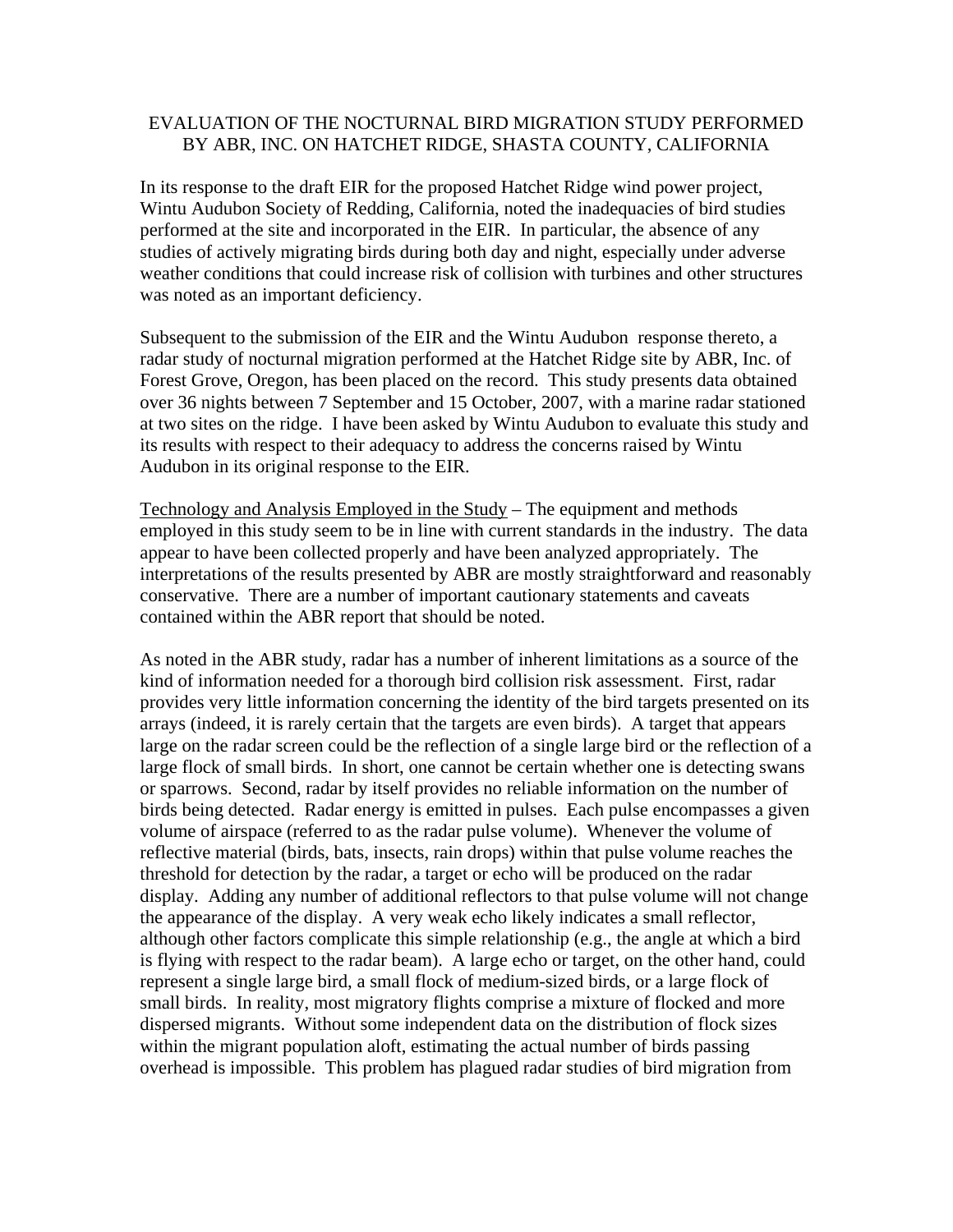their beginnings and where flocked migrants are involved, there is still no satisfactory solution.

Impact studies of bird migration often employ thermal imaging technology or night vision equipment as an independent source of information on the identities of birds detected by radar. Such information would have been useful in this study to shed some light on the types of birds being detected, to confirm that the targets were in fact birds, and to provide some information on flocking and flock sizes. Similarly, it would be useful to have audio recordings of nocturnal flight calls from birds passing overhead. Such recordings can provide the most unambiguous feasible data on the identity of the birds being detected.

The altitudinal distribution of nocturnal migrants – In terms of the risk of migratory bird collisions with wind turbines, we are obviously concerned with birds flying at the lowest altitudes AGL, i.e., within the area occupied by rotors and towers. Using radar to attempt to estimate the number or proportion of birds flying very near the ground can be fraught with problems. The most serious of these is that radar energy can be reflected from objects on the ground, producing echoes or targets on the display called "ground clutter". Ground clutter can completely obscure echoes from birds or bats flying in that portion of the airspace nearest the ground. Although the report states (p.16) that ground clutter at the study sites was minimal, no photos of the radar ppi are presented to document this, and the authors noted that the antenna was elevated 15° above horizontal during surveillance operation in order to get the beam above most of the ground clutter. If ground clutter is significant within 15° of the ground, estimates of the numbers of presumed bird targets in the lowest altitudinal bins presented in the study will not be reliable and will likely be biased on the low side.

In order to be compelling concerning the numbers of bird targets in the lowest altitudes AGL, the study needs to present data on the detectability of birds flying at the lowest altitudes, precisely how altitude measurements of targets were made, the nature and dimensions of the sampling space at the lowest altitudes, the minimum distance at which the radar can detect birds of a given size, and some estimates of the error associated with the altitude measurements. Because birds flying below 250 m AGL, where collision is likely, are the most critical, the reliability of and biases inherent in the low-altitude target density estimates need to be addressed.

Timing of the study and weather conditions – The dates of the study were selected to correspond with the presumed peak of passerine migration in the region (Executive Summary, p. 5). As the study notes (p. 31), there is a general paucity of information on nocturnal migration in the western United States and that this warrants "the cautious interpretation of results." Passerine migration in this region of inland, northern California is generally rather diffuse and of relatively low magnitude compared to many localities in the eastern United States, for example. However, this region is characterized by very large migratory movements of sandhill cranes, tundra swans, several species of geese, and numerous species of ducks and shorebirds traveling between breeding areas and major overwintering sites in the Central Valley of California and the Pacific coast.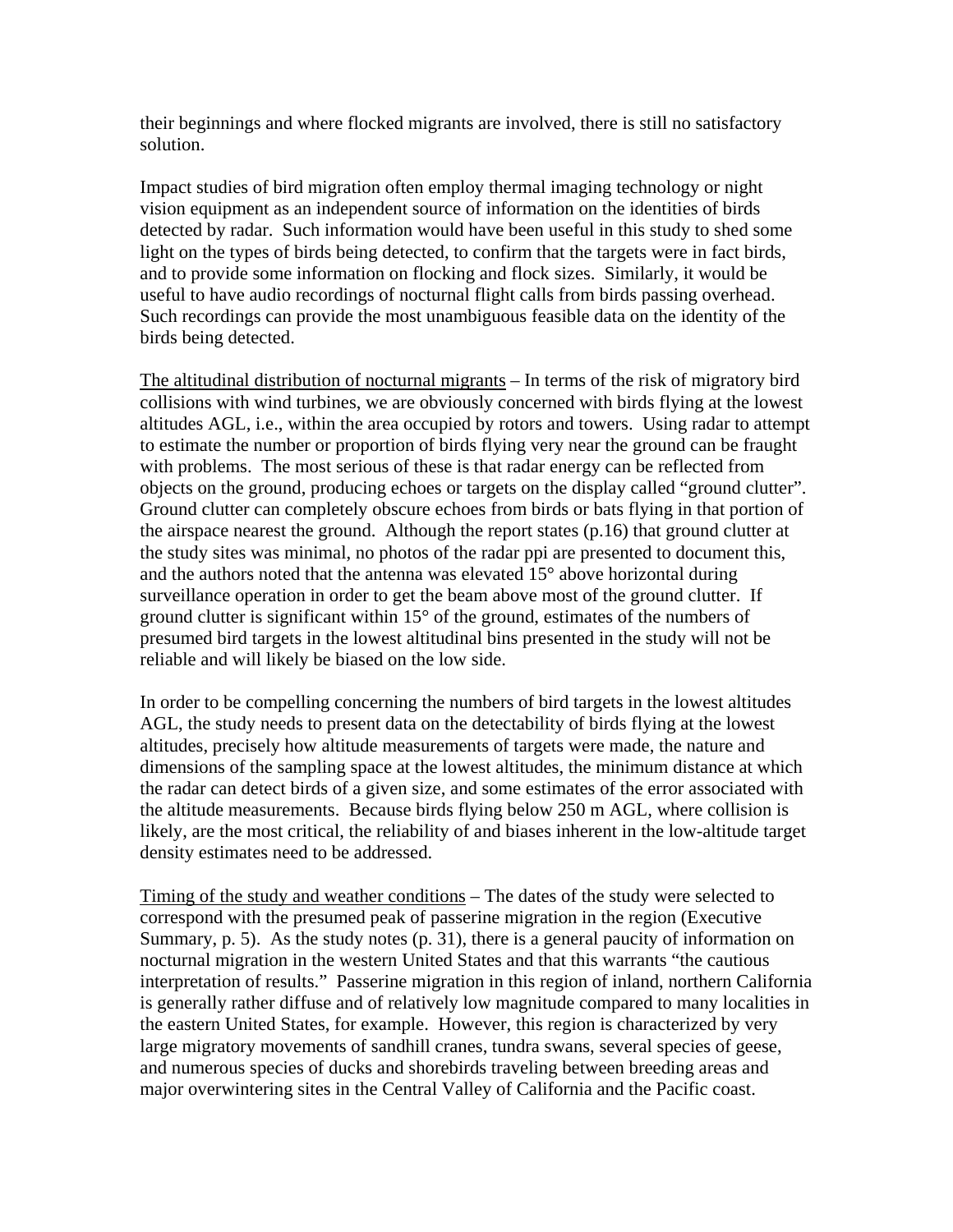Without compelling evidence to the contrary, one can make the argument that it is these species that would be at the greatest risk of collision with wind turbines on Hatchet Ridge.

Importantly, the migration of most of these waterbirds occurs late in the fall season and well into winter when the probability of encountering unfavorable weather in the form of low clouds or fog over the ridge is greater. The report itself notes (p.33) "….the need to understand how nocturnal migrants respond to fog and low ceiling height conditions is warranted." Indeed, this is the most critical inadequacy of this study. The data were collected during a time of the year prior to the main migration period of large, flocked waterbirds, and the data were collected entirely under typically good weather conditions. It is when poor visibility conditions coincide with a large migration of birds that major mortality is most likely to occur. Those are the conditions that need to be studied, but have not been. Especially in the late fall and into the winter, migrations of water birds are often triggered by Pacific storm systems. It is these situations in which large numbers of birds find themselves flying in low cloud cover or fog, the conditions in which flocks of large birds numbering in the hundreds might pass over the ridge within the airspace occupied by the turbines.

# Recommended studies

The ABR study presents a large amount of information. While perhaps interesting in its own right, much of that information is largely irrelevant to the goal at hand, i.e., to assess the potential for migrating birds to collide with the wind turbines and associated structures. Because the study was of relatively short duration and took place on nights with little variation in weather conditions, the analysis tells us nothing about what might happen at other times or under other conditions that are likely to occur.

Studies are needed that cover the entire fall and spring migration seasons. At this location, "fall" migration extends well into winter (through December and even into January). Both nocturnal and diurnal migration needs to be examined. Sandhill cranes are diurnal migrants, and tundra swans and geese often migrate both day and night. Low ceiling conditions atop Hatchet Ridge will not be confined to the nighttime period. During these studies, particular emphasis should be placed on understanding the flight behavior of birds under poor visibility conditions at the ridge-top. If there is sufficient moisture in the clouds or if there is precipitation, radar will be unlikely to be useful in detecting birds. Under these conditions, only visual observations or auditory recording are likely to provide the necessary information. It must be emphasized that although the kinds of data described here are the most difficult to obtain, they are the only ones that will enable a reasonable assessment of the risk of mortality to migrating birds.

The ABR study suggested a larger number of birds passing the Saddle site versus the North site. Inasmuch as the Saddle is located near the center of the proposed wind turbine array, future work should concentrate at that site.

Kenneth P. Able, Professor Emeritus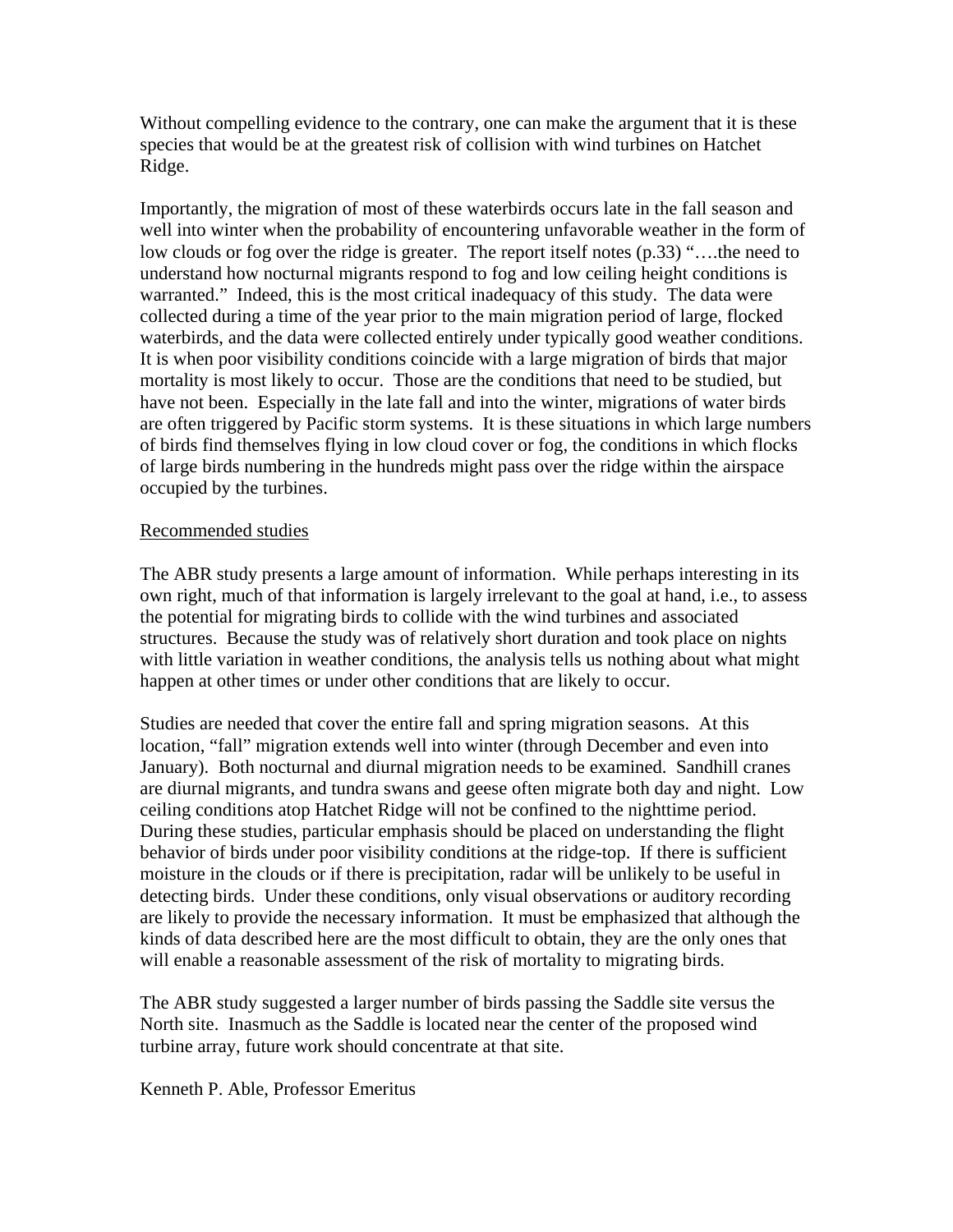Department of Biological Sciences University at Albany, State University of New York Albany, New York 12222

Present address: Bob's Creek Ranch 535-000 Little Valley Road McArthur, California 96056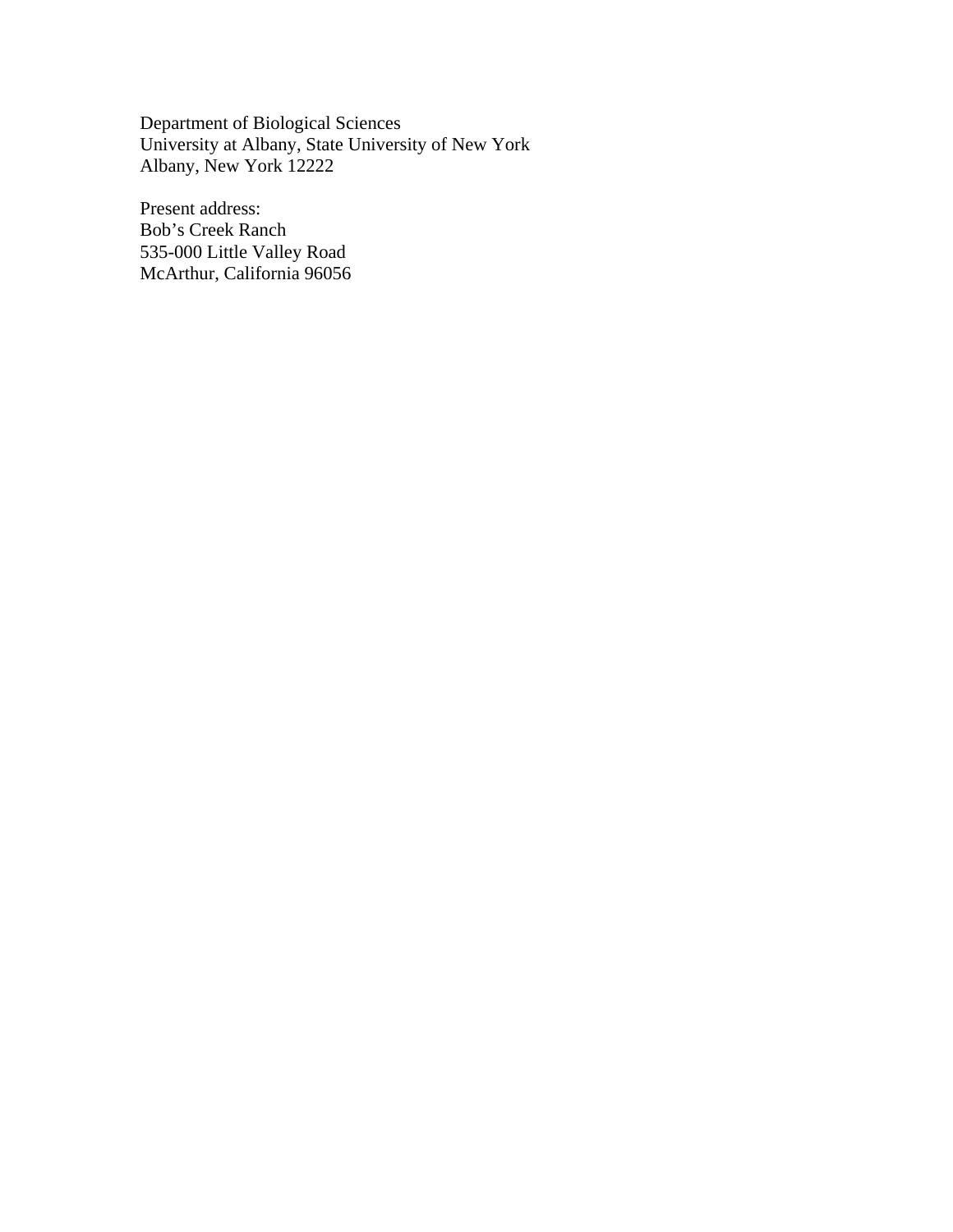## **CURRICULUM VITAE**

## **KENNETH P. ABLE**, Professor **Constanting Constanting Constanting Constanting Constanting Constanting Constanting Constanting Constanting Constanting Constanting Constanting Constanting Constanting Constanting Constanting**

Department of Biological Sciences FAX phone: 518-442-4767 The University at Albany **Home phone:** 518-872-1791 State University of New York e-mail: kpa@cnsunix.albany.edu Albany, New York 12222

## **PERSONAL DATA:**

Born, February 5, 1944, Louisville, Kentucky. Married. One child.

#### **EDUCATION:**

B.A. University of Louisville, 1966 (Biology) M.S. University of Louisville, 1968 (Biology) Ph.D. University of Georgia, 1971 (Zoology)

## **HONORS:**

Sigma Pi Sigma (Physics); Woodcock Soc., Univ. of Louisville (univ.-wide honor society); N.V. LeBre Award (Biology); Ford Fndn. Accelerated M.S. Degree Program; Phi Kappa Phi; Sigma Xi; Marcia Brady Tucker Award, Amer. Ornithol. Union, 1970; Wilson Award, Wilson Ornithol. Soc., 1971; Fellow, Amer. Ornithologists' Union, 1981; Corres. Fellow, Deutsche Ornithologen-Gesselschaft, 1988; Fellow, Animal Behavior Soc., 1993; work featured in National Geographic, Aug., 1979, June, 1991; New York Times, 9 Oct. 1990, 28 Sept. 1993; Washington Post, 25 Mar. 1991; New Scientist, 4 Sept. 1993, 9 Nov. 1996; Science News, 7 Aug. 1993; J. NIH Research, Nov. 1993; Frontiers (NSF), Sept. 1996; Wm. Brewster Medal, Amer. Ornithologists' Union, 1996; Award for Excellence in Research, Univ. at Albany, 1997.

## **EMPLOYMENT:**

Professor Emeritus of Biology, University at Albany, 2003-. Professor of Biology, University at Albany, 1984-2003. Adjunct Professor, University of Mississippi, 1996-2001. Associate Professor of Biology, Univ. at Albany, 1977-84 (tenured). Director, Cranberry Lake Biol. Station, SUNY, 1973. Assistant Professor of Biology, Univ. at Albany, 1971-1977. Fellowship, Institute of Ecology, University of Georgia, 1971. Research Assistant, University of Georgia, 1969-1970. Museum field expedition to Peru, Louisiana St. Univ., summer, 1968. Teaching Assistant, Louisiana State Univ., 1968-1969. Teaching Assistant, University of Louisville, 1966-1968.

#### **RESEARCH INTERESTS:**

Animal migration and orientation, esp. of birds; behavioral ecology

#### **TEACHING INTERESTS:**

Animal Behavior, Behavioral Ecology, Ecology, Ornithology, Evolution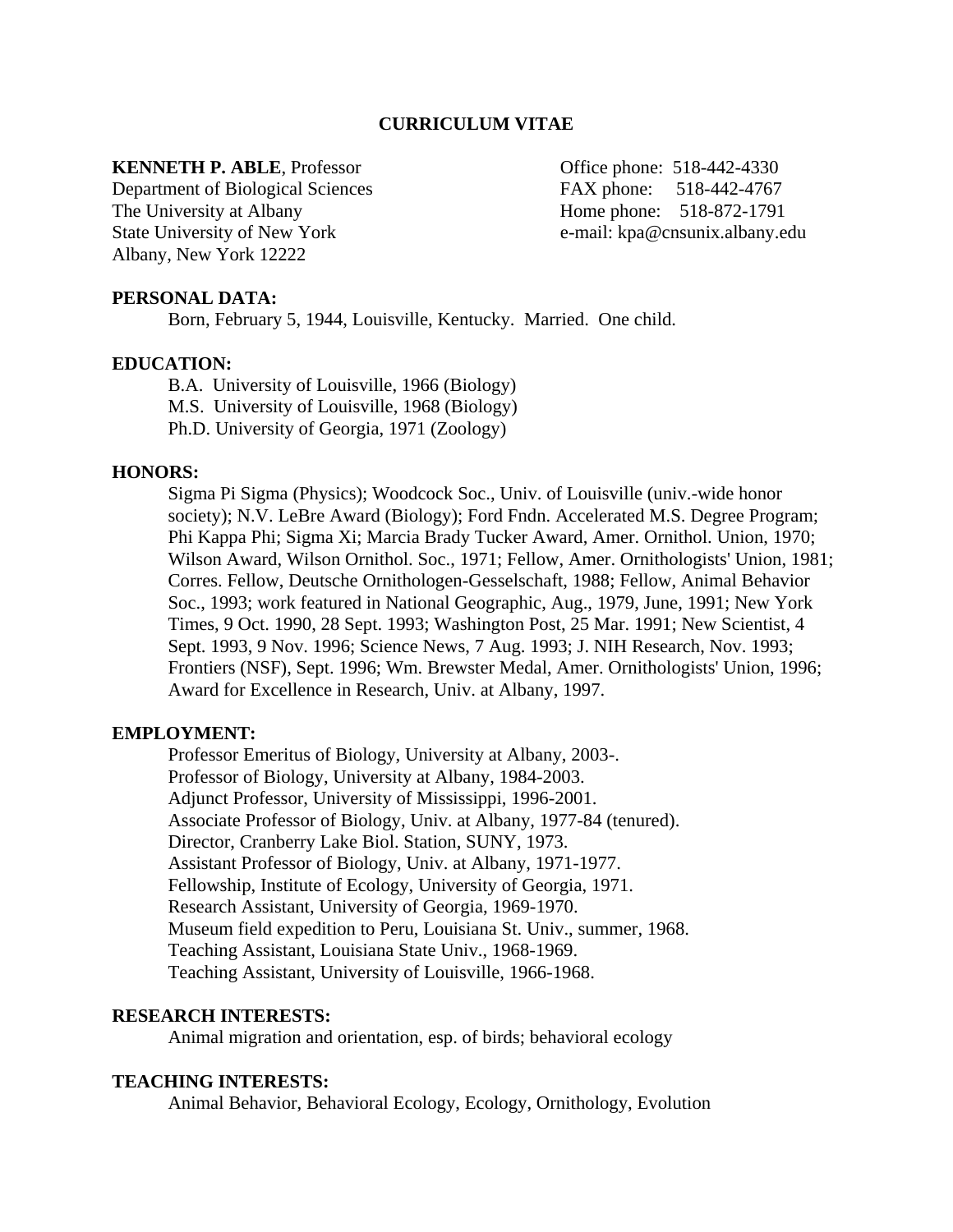# **UNIVERSITY SERVICE:**

College Council, 1982-84; Library Council, 1983-85; President's Budget Panel, 1985; College Comm. Academic Standing, 1984-87; Inst. Animal Care & Use Comm., 1986- 2001, Chair, 1995-1998, 1999-2001; College Comm. on Promotion and Continuing Appointment, 1987-89; Graduate Academic Council, 1989-90; Science Research Advisory Comm.; Biology Dept. representative to Univ. in High School program; Mentoring undergraduate students, 1995-96; College of Arts and Sciences Comm. on Promotion and Continuing Appt, 1996-97, 1997-98, 2000-2001; Search Comm. for Dean, College of Arts and Sciences, 1997-98; Search Comm. for Research Compliance Officer, 1999-2000.

# **PROFESSIONAL SOCIETIES AND SERVICE:**

Amer. Ornithologists' Union (Fellow, 1981; Treasurer, 1981-85; Council member 1999- 2002); Amer. Soc. of Naturalists (elected, 1974); Animal Behavior Soc. (fellow, 1992); Cooper Ornithological Soc.; International Soc. for Behavioral Ecology; Wilson Ornithological Soc.

Host chairman, Northeast Regional Anim. Behav. Meeting, SUNYA, Nov. 1985.

Member, N.S.F. national committee on use of wild birds in research.

Member, Birdlife Advisory Comm., N.Y.S. Park Commission.

Member, Steering Committee, Rienow Center for the Environment.

Director, Amer. Birding Assoc., 1986-95, 1999-.

Organizer of symposium, N.Y.S. Museum Natural History Conference, April, 1992.

 Member, Advisory Board, N.S.F. Public Participation in Ornithology (National Science Experiment), Cornell Laboratory of Ornithology, 1992-94.

Member, New York State Avian Records Committee.

Editor, Monographs in Field Ornithology, Amer. Bird. Assoc. , 1989-.

Advisory panel on endangered species listing, NYS Department of Environmental Conservation, 1993.

Advisory committee for NY Heritage Program-Nature Conservancy study of bird migration along the Lake Ontario shoreline, 1993-94.

Member, Steering Comm., Animal Navigation Group, Royal Inst. of Navigation, London, 1993-.

Member, Section on Fish & Wildlife Resources and Section on Ecology, Nat. Assoc. of State Universities and Land-grant Colleges, 1994-.

Member, Section on Ecology, Nat. Assoc. of State Universities and Land-grant colleges, 1999-.

Member, Migratory Bird Advisory Comm., proposed Conte National Wildlife Refuge, 1994.

Editorial Board, Bird Behavior, 1995-.

Member, A.O.U. comm. on use of wild birds in research, 1995.

Advisory Committee, NY Important Bird Areas project, Nat. Audubon Society, 1996-.

Science Advisor, Earth & Sky program, National Public Radio, 1996-.

Organizer, Winter Animal Behavior Conference XIX, 1997.

Editorial board, North American Birds, 2000-.

Consulting Editor, Cornell University Press, 2000-.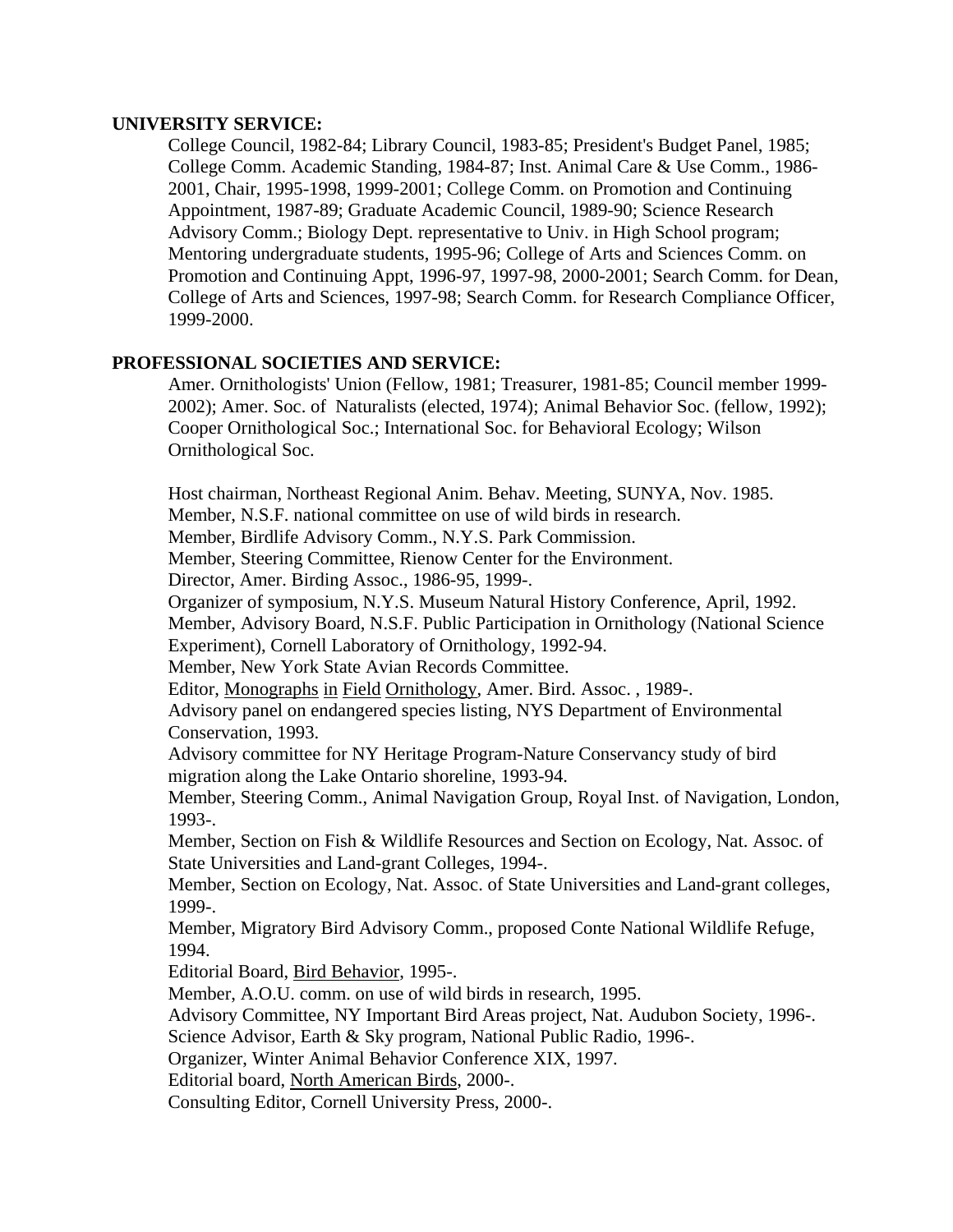Member, National Technical Committee, Important Bird Areas Program, Nat. Audubon Society, 2001-.

# **REVIEWER:**

Manuscripts: Amer. Birds; Amer. Naturalist; Animal Behaviour; Auk; Avian Biol.; Behav. and Brain Sciences; Behav. Ecol. Sociobiol.; Biol. Bull.; Condor; Current Ornithology; Ecology, Ethology, Evolution; Ethology; J. Comp. Physiol.; J. Comp. Psychol.; J. Exper. Biol.; J. Field Ornithol.; Magnetite Biomineralization and Magnetoreception in Organisms; Nature; Ornithol. Monogr.; Perception; Proc. Nat. Acad. Sci. USA; Proc. Royal Soc. Lond.; Q. Rev. Biol.; Science; Scientific Amer. Books; Trends in Ecology & Evolution; Wilson Bull.

Grant Proposals: NSF, NIH, F.M. Chapman Mem. Fund, Nat. Geog. Soc., Smithsonian Inst., Whitehall Foundation, NSERC (Canada), Israeli Science Foundation.

Textbook Manuscripts: Animal Behavior; The Biology of Animal Behavior; Perspectives on Animal Behavior; Biology.

 Outside Reader, Theses: A. McLean, Ph.D., Univ. Rochester, 1980; U. Munro, Ph.D., Univ. of New England, Australia, 1992; C. Simms, Ph.D., Univ. of Mississippi, 1996-.

Consultant: Encyclopedia of North American Birds, Knopf.

## **GRANT SUPPORT:**

Research Fndn. of SUNY Grant-in-Aid: 1972 - \$3,200; 1973 - \$2,700.

N.S.F.: Field Studies of the Orientation of Free-flying Bird Migrants, 1974-76, \$35,000.

Field Studies of Migratory Orientation, 1976-78, \$50,000.

 Field-experimental Studies of Avian Migratory Orientation and Navigation, 1980-83, \$105,000.

Travel grant to attend XVIII Intern. Ornithol. Congress, Moscow, 1982.

 Experimental Analysis of the Avian Migratory Orientation and Navigation System, 1983-86, \$75,000.

Ontogeny of Orientation Mechanisms in Birds, 1986-89, \$181,000.

Development of Migratory Orientation, 1989-90, \$30,000.

 Interactions and Flexibility in the Orientation System of Migratory Birds, 1992- 95, \$255,000.

The Orientation of a Night-migrating Songbird, 1995-98, \$186,000.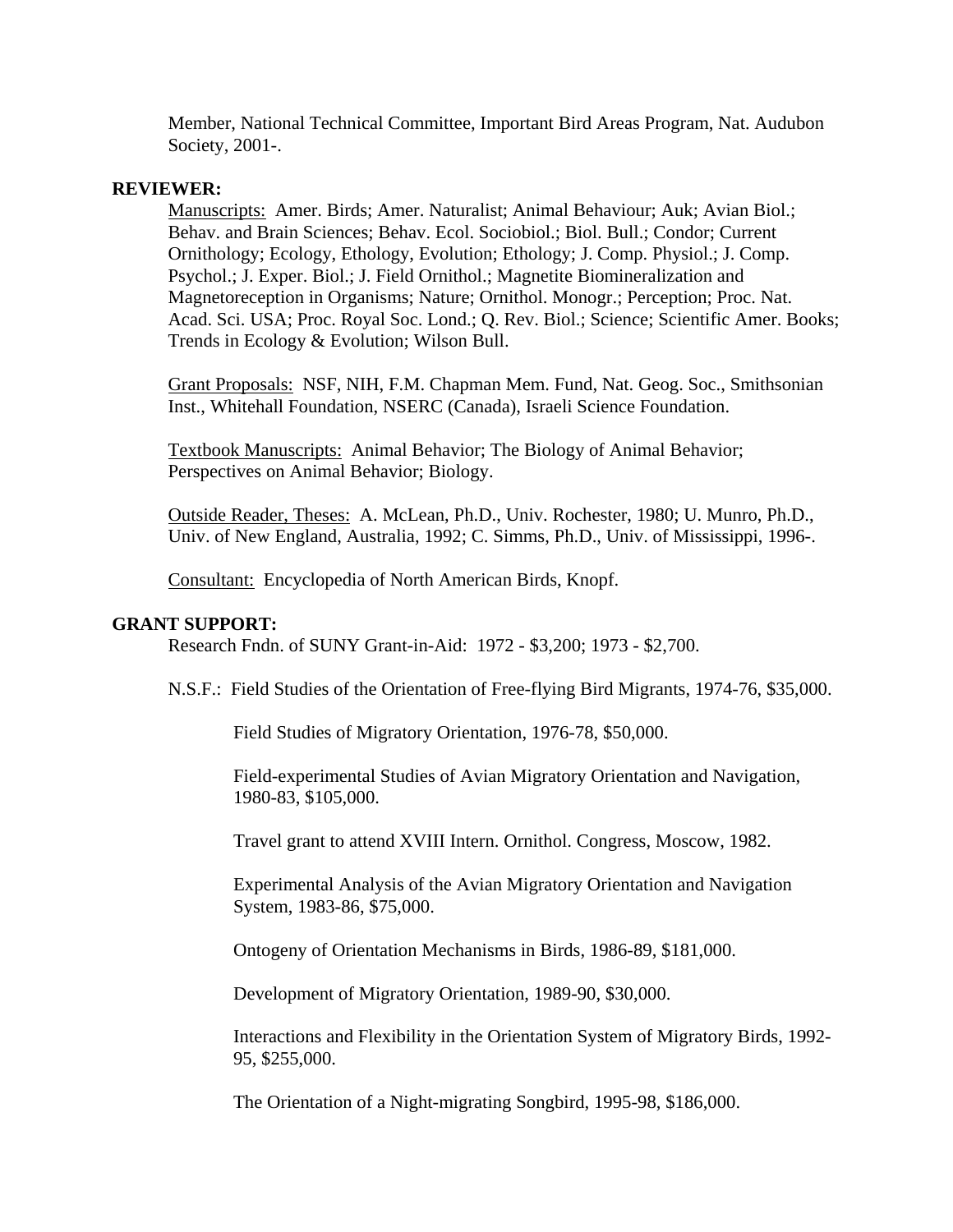National Research Council: travel grant to attend XVII Intern. Ornithol. Congress, West Berlin, 1978.

NYS/UUP: Experienced Faculty Travel Award to attend XX Intern. Ornithol. Congress, Christchurch, N.Z., 1990.

## **INVITED LECTURES:**

Plenary Lecture: North American Ornithological Conference, Sept., 2002, New Orleans Keynote speaker: Mass. Audubon Society 5th Annual Birders' Mtg., 1993 Vermont Bird Conference, 1995 New York State Federation of Bird Clubs, 1996 Kentucky Ornithological Society, 2001 Cornell Univ., 1971, 1982, 1984, 1999 SUNY at Potsdam, 1973 Utica College, 1974, 1996 Kansas State University, 1974 Bennington College, 1974 University of Rhode Island, 1974 Princeton University, 1975, 1998 Colgate University, 1975 SUNY at Stony Brook, 1977 SUNY at Binghamton, 1978 Siena College, 1978, 1990, 1997 Skidmore College, 1978, 1984, 1991 Pennsylvania State University, 1979 Rockefeller University, 1979, 1996 Linnaean Society of New York, 1979, 1994 Middlebury College, 1979 N.Y.S. Museum, 1979, 1980, 1983 Williams College, 1980 SUNY at Geneseo, 1981 University of Illinois, 1981 University of Maine, 1984, 2001 Bowdoin College, 1984 NASA Langley Research Laboratory, 1984 Vassar College, 1985 University of Massachusetts, 1988 Union College, 1990 Ithaca College, 1992 St. Lawrence University, 1992 Ithaca College, 1992 University of North Carolina, 1994 Clemson University, 1994 University of Vermont, 1995 Dartmouth College, 1998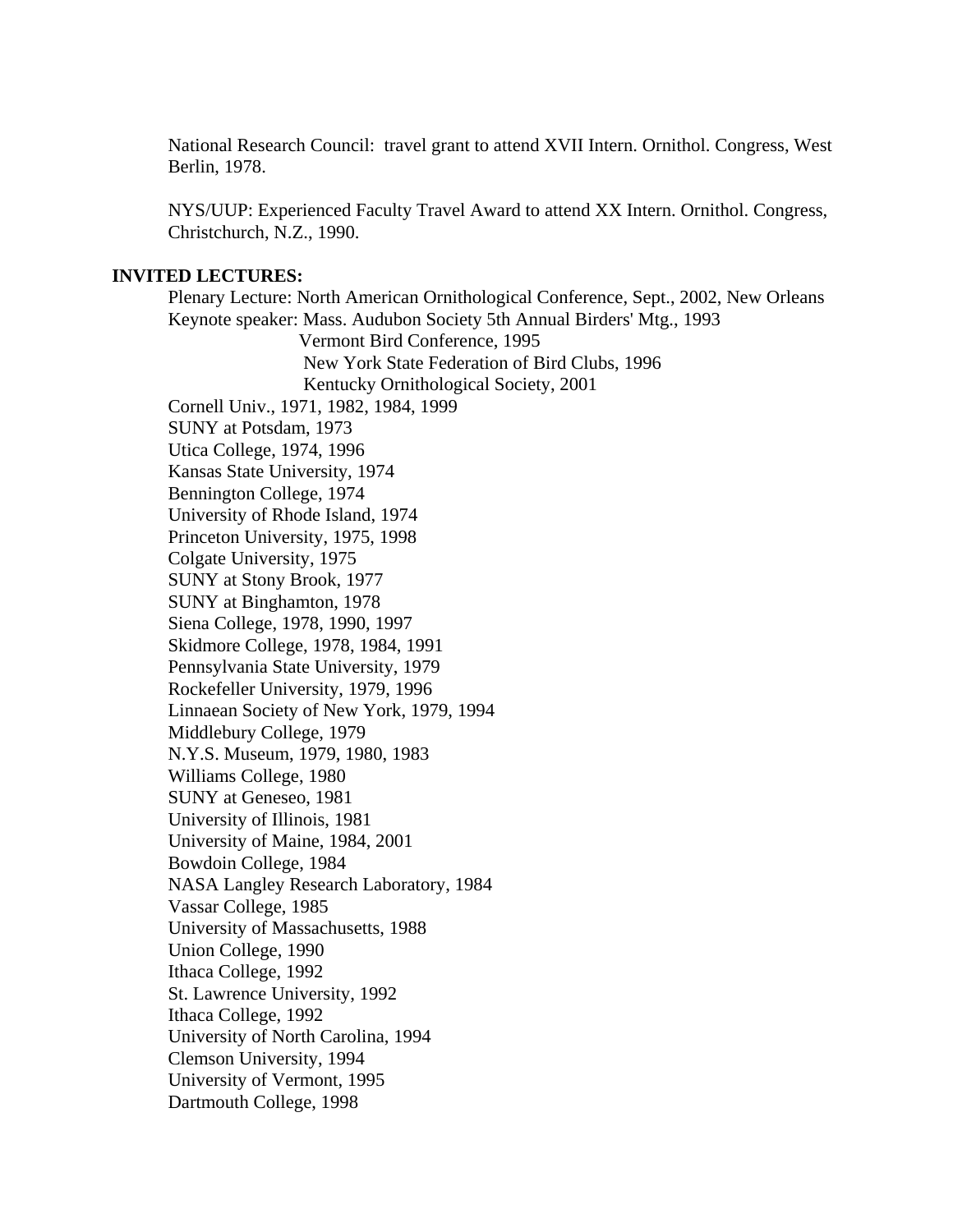Swarthmore College, 1999 University of California, Davis, 2000 University of Nevada, Reno, 2000

# **INVITED SYMPOSIA:**

- 1971. Symposium on Bird Migration in the Region of the Gulf of Mexico, Dauphin Island, Alabama.
- 1974. Conference on the Biological Aspects of the Bird/Aircraft Collision Problem, Clemson University.
- 1977. Animal Orientation and Navigation, Tubingen, West Germany (K. Schmidt-Koenig and W.T. Keeton, chairmen).
- 1978. International Ornithological Congress, West Berlin (S.T. Emlen and W. Wiltschko, convenors).
- 1980. Mini-symposium on Bird Migration, Orientation and Homing, Rockefeller University, Millbrook, New York.
- 1981. International Symposium on Avian Navigation, Tirrenia, Italy (F. Papi and H.G. Wallraff, Chairmen).
- 1982. XVIII International Ornithological Congress, Moscow, USSR (W. Wiltschko and I. Vilks, convenors).
- 1983. Migration: Mechanisms and Adaptive Significance. Centennial Symposium, University of Texas.
- 1986. XVIX International Ornithological Congress, Ottawa, (W. Wiltschko and K.P. Able, convenors).
- 1987. Winter Animal Behavior Conference IX, Park City, Utah.
- 1987. XX International Ethology Congress, Madison, Wisconsin.
- 1988. Winter Animal Behavior Conference X, Park City, Utah.

1988. Recent Developments in the Study of Animal Migration, Amer. Soc. of Zoologists, San Francisco.

- 1990. XX International Ornithological Congress, Christchurch, N.Z.
- 1993. Winter Animal Behavior Conference XV, Jackson Hole, WY.
- 1993. Symposium, Soc. for Experimental Biology, Canterbury, Kent, England.

 1993. Orientation and Navigation. Birds, Humans and Other Animals. Royal Inst. of Navigation, Oxford, England.

- 1994. Winter Animal Behavior Conference XVI, Jackson Hole, WY.
- 1994. XXI International Ornithological Congress, Vienna, Austria (K.P. Able and K. Schmidt-Koenig, conveners).
- 1995. Animal Navigation Symposium, Company of Biologists, Cambridge, England.
- 1997. Winter Animal Behavior Conference XIX, Jackson Hole, WY.

1997. Orientation and Navigation. Birds, Humans and Other Animals. Royal Inst. of Navigation, Oxford, England.

1998. XXII International Ornithological Congress, Durban, South Africa (Symposium convener and speaker).

2001. Symposium on Avian Migration, Radolfzell, Germany.

# **PUBLICATIONS:**

Papers:

Able, K.P. 1962. The cyclic occurrence of some winter birds in the B.O.S. study area.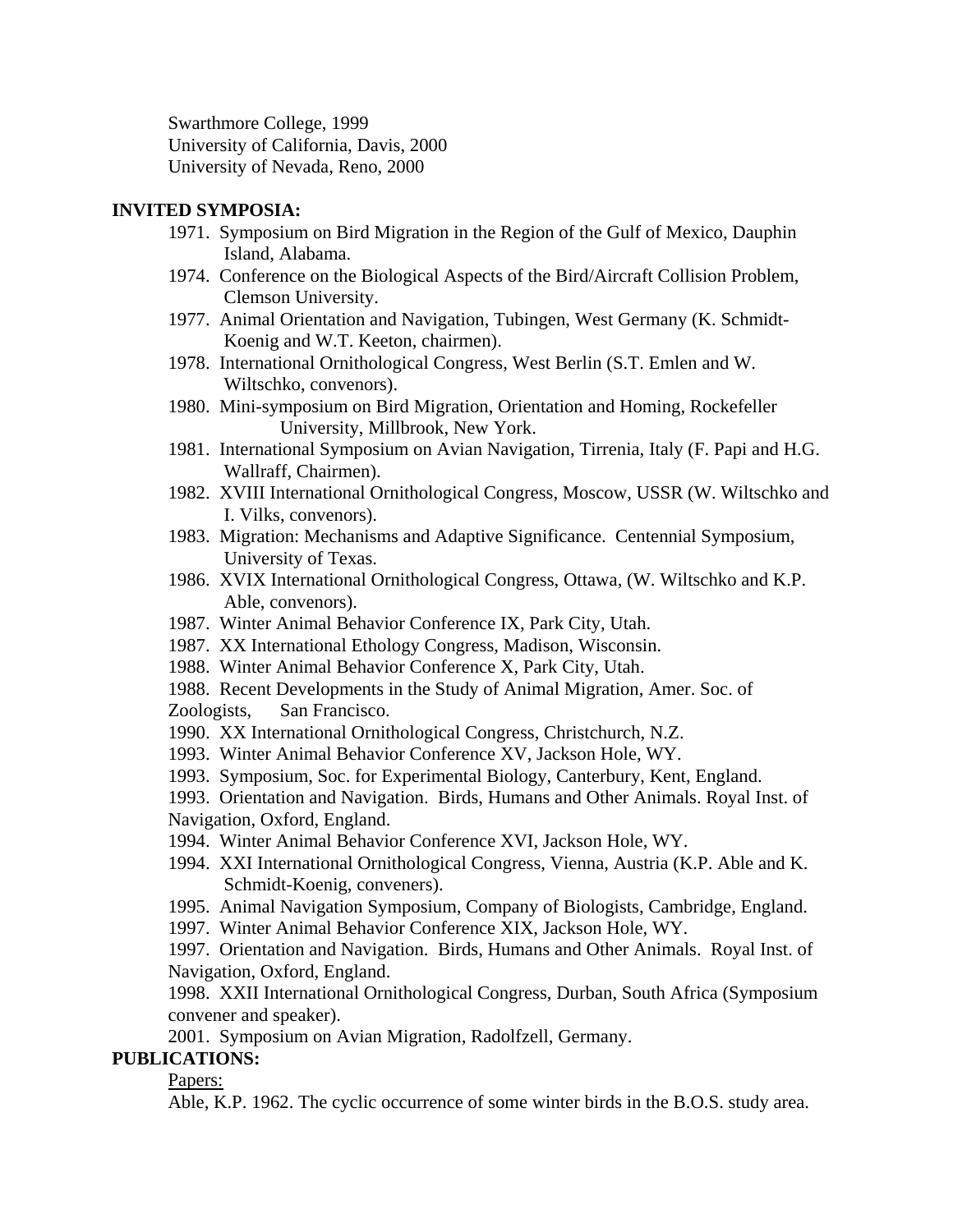Prothonotary, 28:18-23, 127- 131.

- Able, K.P. 1962. A note on the migration of the parasitic jaeger in the B.O.S. study area. Prothonotary, 28:110-111.
- Able, K.P. 1963. Television tower mortality in the Niagara Frontier during fall, 1962. Kingbird, 13:192-195.
- Able, K.P. 1965. Summer birds of Shelby County. Indiana Audubon Quart., 43:96-111.
- Able, K.P. 1966. Television tower mortality near Louisville. Kentucky Warbler, 42:27- 28.
- Able, K.P. 1968. Some aspects of the ecology of Henslow's sparrow in Kentucky. M.S. thesis, Univ. of Louisville.
- Monroe, B.L., Jr., and K.P. Able. 1968. Recent additions to the avifauna of Kentucky. Kentucky Warbler, 49:55-57.
- Able, K.P. 1970. A radar study of the altitude of nocturnal passerine migration. Bird-Banding, 41:282-290.
- Gauthreaux, S.A., Jr., and K.P. Able. 1970. Wind and the direction of nocturnal songbird migration. Nature, 228:476-477.
- Gauthreaux, S.A., Jr., and K.P. Able. 1971. Nocturnal songbird migration. Nature, 230:580.
- Able, K.P. 1971. Environmental influences on the nocturnal migration and orientation of birds. Ph.D. dissertation, Univ. of Georgia.
- Able, K.P. 1972. Fall migration in coastal Louisiana and the evolution of migration patterns in the Gulf region. Wilson Bull., 84:231-242.
- Able, K.P. 1973. The role of weather variables and flight direction in determining the magnitude of nocturnal bird migration. Ecology, 54:1031-1041.
- Able, K.P. 1974. Environmental influences on the orientation of nocturnal bird migrants. Anim. Behav., 22:225-239.
- Able, K.P. 1974. Wind, track, heading and the flight orientation of migrating songbirds. Proc. Conf. on Biol. Aspects of the Bird/Aircraft Collision Problem, pp. 331-357.
- Able, K.P., and S.A. Gauthreaux, Jr. 1975. Quantification of nocturnal migration with a portable ceilometer. Condor, 77:92-96.
- Able, K.P., and B.R. Noon. 1976. The structure of avian communities along elevational gradients in the northeastern United States. Oecologia, 26:275-294.
- Able, K.P. 1977. The orientation of songbird migrants following displacement by the wind. Auk, 94:320-330.
- Able, K.P., and P.M. Dillon. 1977. Sun compass orientation in a nocturnal migrant, the white-throated sparrow. Condor, 79:393-395.
- Able, K.P. 1978. Field studies of the orientation cue hierarchy of nocturnal songbird migrants. In K. Schmidt-Koenig and W.T. Keeton, eds., Animal Migration, Navigation and Homing, pp. 228-238. Springer-Verlag, Berlin.
- Noon, B.R., and K.P. Able. 1978. A comparison of avian community structure in the northern and southern Appalachian Mountains. Forest Serv. Gen. Tech. Rep. SE-14, pp. 98-117. U.S. Dept. Agriculture.
- Bingman, V.P., and K.P. Able. 1979. The sun as a cue in the orientation of the whitethroated sparrow, a nocturnal migrant. Anim. Behav., 27:621-622.
- Able, K.P. 1980. Mechanisms of orientation, navigation, and homing. In S.A. Gauthreaux, Jr., ed., Animal Migration, Orientation and Navigation, pp. 283-373.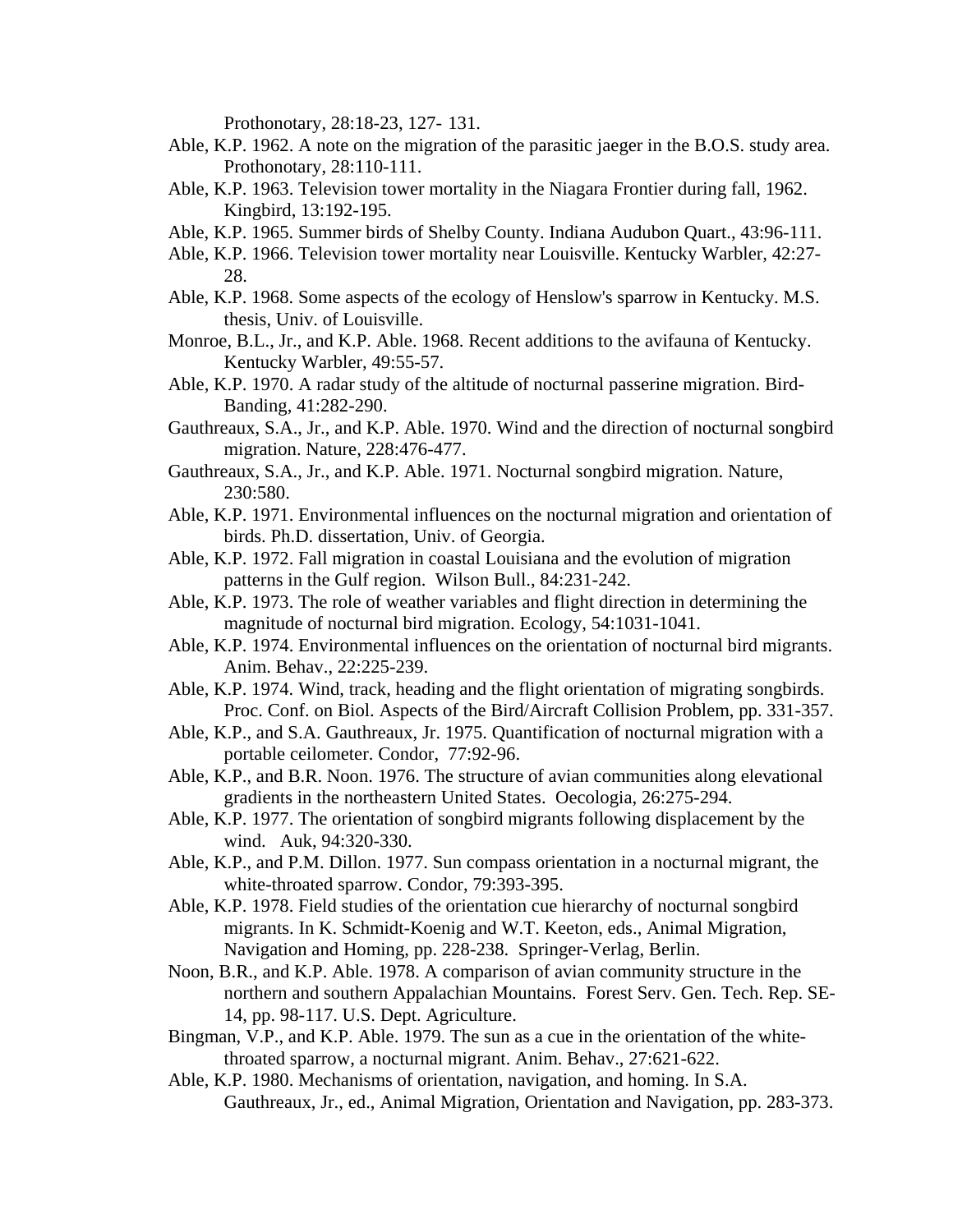Academic Press, N.Y.

- Able, K.P. 1980. Migratory behavior. McGraw-Hill Encyclopedia of Science and Technology.
- Able, K.P. 1980. Evidence on migratory orientation from radar and visual observations: North America. Proc. XVII Intern. Ornithol. Congr., pp. 540-546.
- Gould, J.L., and K.P. Able. 1981. Human homing: An elusive phenomenon. Science, 212:1061-1063.
- Bingman, V.P., K.P. Able, and P. Kerlinger. 1982. Wind drift, compensation, and the use of landmarks by nocturnal bird migrants. Anim. Behav., 30:49-53.
- Able, K.P. 1982. Field studies of bird migration--a brief overview and some unanswered questions. Cont. Birdlife, 2:101-110.
- Able, K.P. 1982. Field studies of avian nocturnal migratory orientation. I. Interaction of sun, wind and stars as directional cues. Anim. Behav., 30:761-767.
- Able, K.P., V.P. Bingman, P. Kerlinger, and W.F. Gergits. 1982. Field studies of avian nocturnal migratory orientation. II. Experimental manipulation of orientation in white-throated sparrows released aloft. Anim. Behav., 30:768-773.
- Able, K.P. 1982. The effects of overcast skies on the orientation of free-flying nocturnal migrants. In F. Papi and H.G.Wallraff, eds., Avian Navigation, pp. 38-49. Springer-Verlag, Berlin.
- Able, K.P. 1982. Skylight polarization patterns at dusk influence the migratory orientation of birds. Nature, 299:550-551.
- Able, K.P. 1982. Ivory gull visits a bird feeder in Saratoga Springs. Kingbird, 32:75-77.
- Able, K.P., S.B. Terrill, and J.D. Cherry. 1982. Not by mirrors. Nature, 298:510.
- Able, K.P. 1983. Commentary--Bird Navigation. In A.H. Brush and G.C. Clark, eds., Perspectives in Ornithology, pp. 542-548. Cambridge Univ. Press.
- Able, K.P., W.F. Gergits, J.D. Cherry, and S.B. Terrill. 1984. Homing behavior of wood thrushes (Hylocichla mustelina): a radio tracking study. Behav. Ecol. Sociobiol., 15:39-43.
- Able, K.P., and J.D. Cherry. 1985. Laboratory and field studies of avian migratory orientation. In M.A. Rankin, ed., Migration: Mechanisms and Adaptive Significance, pp. 516-525. Contrib. Marine Sci. Suppl., vol. 27. Marine Science Institute, Univ. of Texas.
- Able, K.P., and W.F. Gergits. 1985. Human navigation: Attempts to replicate Baker's displacement experiment. In D.S. Jones, B.J. MacFadden, and J.L. Kirschvink, eds., Magnetite Biomineralization and Magnetoreception in Organisms, pp. 569- 572. Plenum, New York.
- Kerlinger, P., V.P. Bingman, and K.P. Able. 1985. Comparative flight behavior of migrating hawks studies with tracking radar during autumn in central New York. Can. J. Zool., 63:755-761.
- Able, K.P. 1985. Radar methods for the study of hawk migration. In M. Harwood, ed., Proc. IV Hawk Migration Conf., pp. 347-354.
- Able, K.P. 1985. The contribution of radar and visual techniques to orientation research. Acta XVIII Congr. Intern. Ornithol. (V.D. Ilyichev and V.M. Gavrilov, eds.), pp. 293-299. Nauka, Moscow.
- Cherry, J.D., and K.P. Able. 1986. An alternative method for the analysis of Emlen funnel data. Auk, 103:225-227.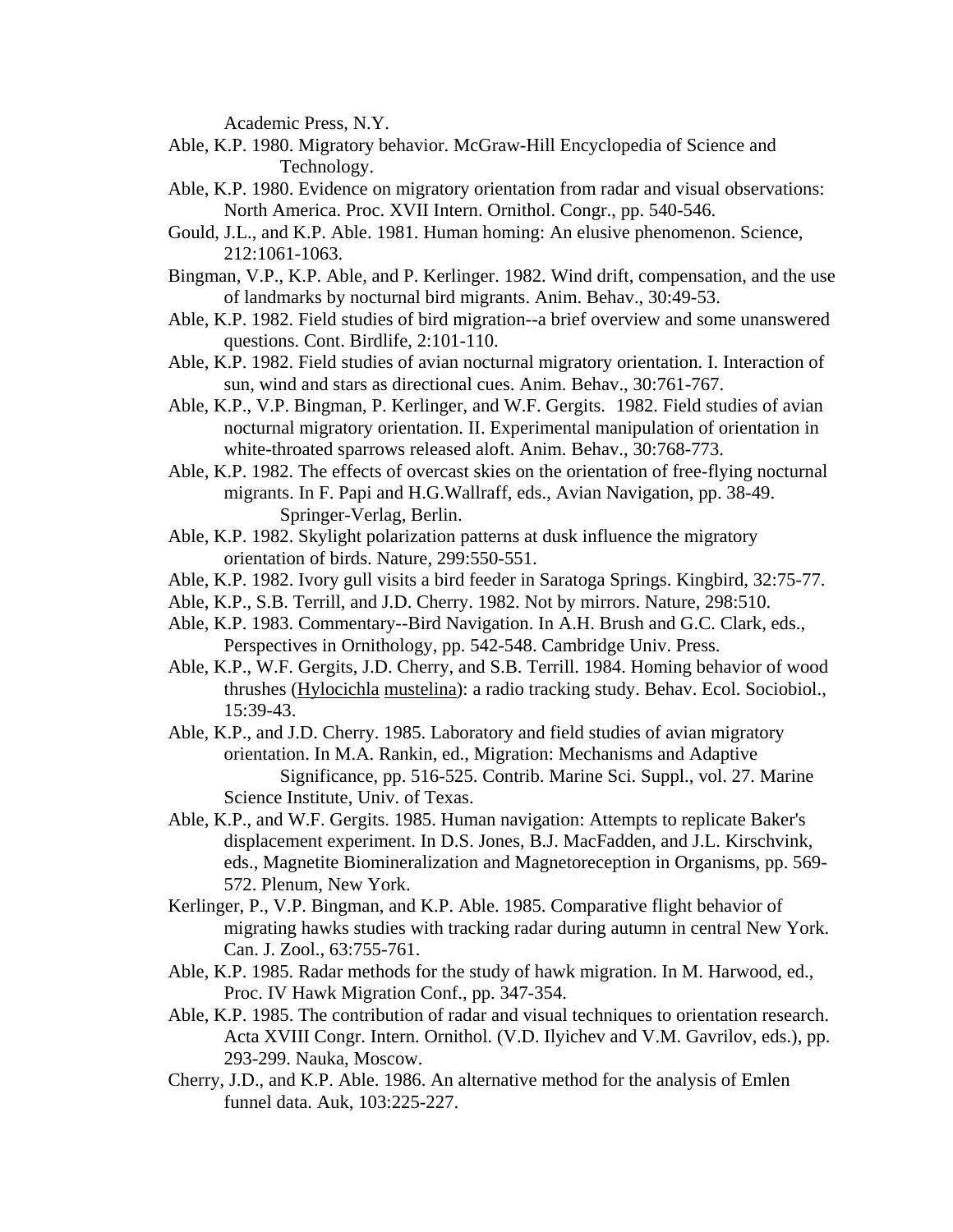- Able, K.P., and J.D. Cherry. 1986. Mechanisms of dusk orientation in white-throated sparrows (Zonotrichia albicollis): Clock-shift experiments. J. comp. Physiol., 159:107-114.
- Able, K.P., and S.B. Terrill. 1986. A release cage for the study of migratory orientation: Technique and preliminary results. Auk, 104:135-139.
- Able, K.P., and V.P. Bingman. 1987. The development of orientation and navigation behavior in birds. Q. Rev. Biol., 62:1-29.
- Able, K.P. 1987. Geomagnetic disturbance and migratory bird orientation: Is there an effect? Anim. Behav., 35:599-601.
- Able, K.P., and V.P. Bingman. 1988. The development of migratory orientation. Acta XIX Intern. Ornithol. Congr., pp. 1932-1940, Univ. Ottawa Press.
- Terrill, S.B., and K.P. Able. 1988. Bird migration terminology. Auk, 105:205-206.
- Holberton, R.L., K.P. Able and J.C. Wingfield. 1989. Status signalling in dark-eyed juncos, Junco hyemalis: experimental manipulations and hormonal correlates of dominance. Anim.Behav., 37:681-689.
- Able, K.P. 1989. Skylight polarization patterns and the orientation of migratory birds. J. exp. Biol., 141:241-256.
- Able, K.P., and M.A. Able. 1990. Ontogeny of migratory orientation in the Savannah sparrow, Passerculus sandwichensis: mechanisms at sunset. Anim. Behav., 39:1189-1198.
- Able, K.P., and M.A. Able. 1990. Ontogeny of migratory orientation in the Savannah sparrow, Passerculus sandwichensis: calibration of the magnetic compass. Anim. Behav., 39:905-913.
- Able, K.P. 1990. Experimental studies of the development of migratory orientation mechanisms. Experientia, 46:388-394.
- Holberton, R.L., R. Hanano and K.P. Able. 1990. Age-related dominance in dark-eyed juncos: effects of plumage and prior residence. Anim. Behav., 40:573-579.
- Able, K.P. 1990. Comparison of vanishing bearings, orientation directions and ringing recoveries of spring migrant white-throated sparrows (Zonotrichia albicollis). J. f. Ornithol., 131:317-323.
- Able, K.P. and M.A. Able. 1990. Calibration of the magnetic compass of a migratory bird by celestial rotation. Nature, 347:378-380.
- Able, K.P. 1991. Common themes and variations in animal orientation systems. Amer. Zool., 31:157-167.
- Able, K.P. 1991. The development of migratory orientation mechanisms. In P. Berthold, ed., Orientation in Birds, pp. 166-179.
- Able, K.P. 1991. Maps, compasses and birds. In J. Grier and T. Burk, The Biology of Animal Behavior, pp. 242-243. Times Mirror/Mosby.
- Holberton, R.L. and K.P. Able. 1992. Circannual cycle of a migratory bird persists in constant dim light. J. comp. Physiol., A, 171:477-481.
- Able, K.P. 1992. Migratory behavior. Pp. 196-198, McGraw-Hill Encyclopedia of Science and Technology.
- Able, K.P. and M.A. Able. 1993. Magnetic orientation in the Savannah sparrow. Ethology, 93:337-343.
- Able, K.P. and M.A. Able. 1993. Interactions and flexibility in the orientation system of migratory birds. In Orientation and Navigation. Birds, Humans and Other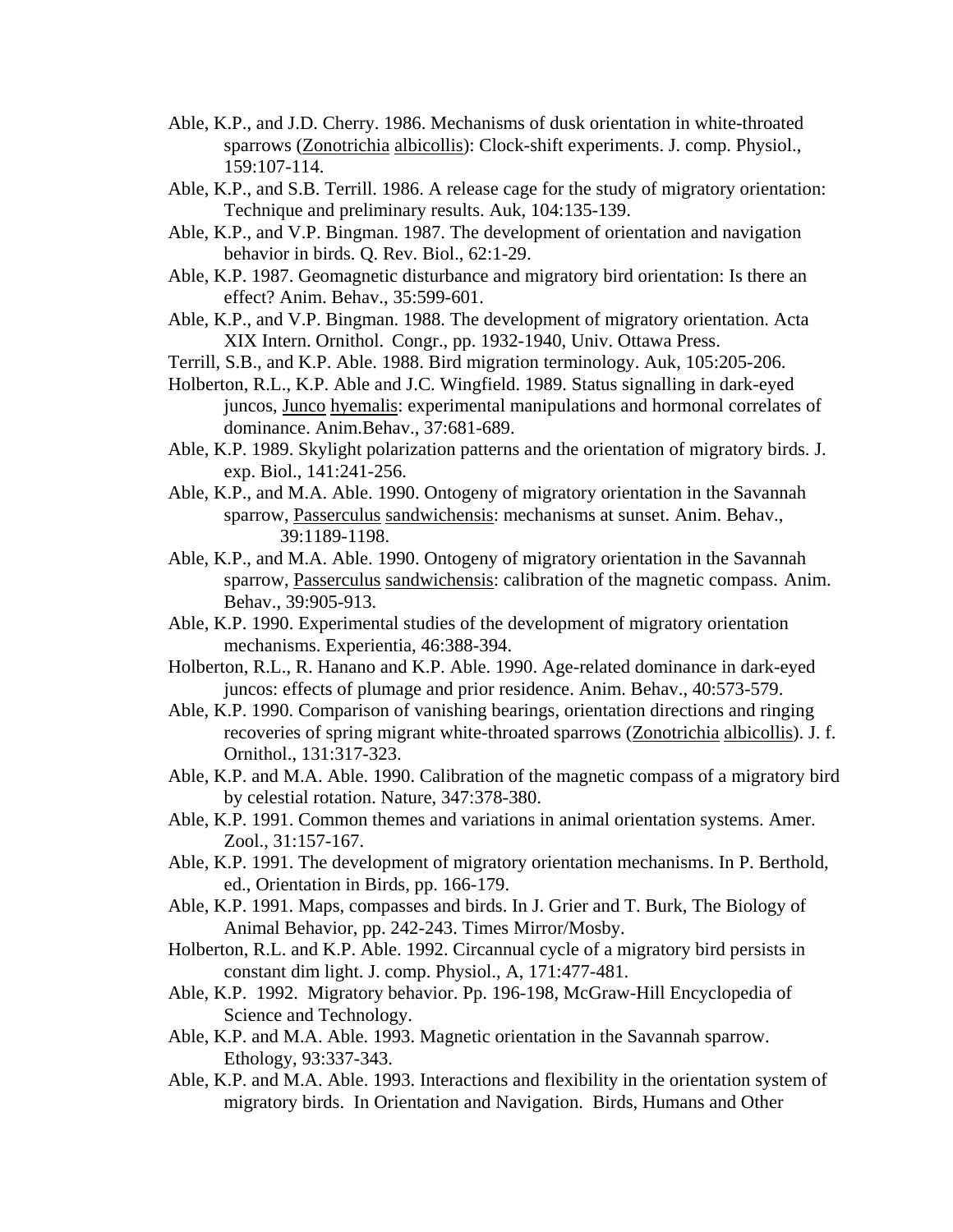Animals. Royal Inst. Nav., London, Paper no. 9.

- Able, K.P. and M.A. Able. 1993. Daytime calibration of magnetic orientation in a migratory bird requires a view of skylight polarization. Nature, 364:523- 525.
- Able, K.P. and M.A. Able. 1993. Interactions and flexibility in the orientation system of migratory birds. J. Navigation, 46:353-358.
- Able, K.P. 1993. Orientation cues used by migratory birds: A review of cue-conflict experiments. Trends in Ecology and Evolution, 8:367-371.
- Able, K.P. 1994. Magnetic orientation and magnetoreception in birds. Progress in Neurobiology, 42;449-473.
- Able, K.P. 1995. Orientation and navigation: A perspective on fifty years of research. Condor, 97:592-604.
- Able, K.P. and M.A. Able. 1995. Manipulations of polarized skylight calibrate magnetic orientation in a migratory bird. J. comp. Physiol., A, 176:351-356.
- Able, K.P. and M.A. Able. 1995. Interactions in the flexible orientation system of a migratory bird. Nature, 375:230-232.
- Able, K.P. and M.A. Able. 1996. The flexible migratory orientation system of the Savannah sparrow (Passerculus sandwichensis). J. exper. Biol., 199:3-8.
- Able, K.P. 1996. Large-scale navigation. J. exper. Biol., 199:1-2.
- Able, K.P. 1996. The debate over olfactory navigation by homing pigeons. J. exper. Biol., 199:121-124.
- Able, K.P. 1996. In memoriam: Burt L. Monroe, Jr., 1930-1994. Auk, 113:924-927.
- Able, K.P. and M.A. Able. 1996. Migratory orientation: autumn calibration of magnetic orientation is not evident in spring. Naturwissenschaften, 83:517-518.
- Gaunt, A.S., L.W. Oring, K.P. Able, D.W. Anderson, L. Baptista, J.C. Barlow, and J.C. Wingfield. 1997. Guidelines for the use of wild birds in research. Ornithol. Council, Washington, D.C., vii + 52 pp.
- Able, K.P. and M.A. Able. 1997. Development of sunset orientation in a migratory bird: no calibration by the magnetic field. Anim. Behav., 53:363-368.
- Able, K.P. and M.A. Able. 1997. The orientation system of migratory birds: innate information, learning rules and adaptive plasticity. In Orientation and Navigation - Birds, Humans and Other Animals. Royal Inst. of Navigation, London.
- Able, K.P. and M.A. Able. 1998. The roles of innate information, learning rules and plasticity in migratory bird orientation. J. Navigation, 51:1-9.
- Able, K.P. and J.R. Belthoff. 1998. Rapid Aevolution@ of migratory behaviour in the introduced house finch (*Carpodacus mexicanus*) of eastern North America. Proc. Royal Soc. Lond. B, 265:2063-2071.
- Able, K.P. and M.A. Able. 1999. Migratory orientation: learning rules for a complex behaviour. In: Adams, N.J. and R.H. Slotow (eds.), Proc. 22nd Int. Ornithol. Congress, Durban, pp. 2356-2365. Johannesburg: Birdlife South Africa.
- Able, K.P. and M.A. Able. 1999. Evidence for calibration of magnetic orientation in Savannah sparrows reared in the field. Proc. Royal Soc. Lond. B, 266:1477-1481.
- Bingman, V.P., K.P. Able, and J.J. Siegel. 1999. Hippocampal lesions do not impair the geomagnetic orientation of migratory Savannah sparrows. J. comp. Physiol. A, 185:577-581.
- Holberton, R.L. and K.P. Able. 2000. Differential migration and an endocrine response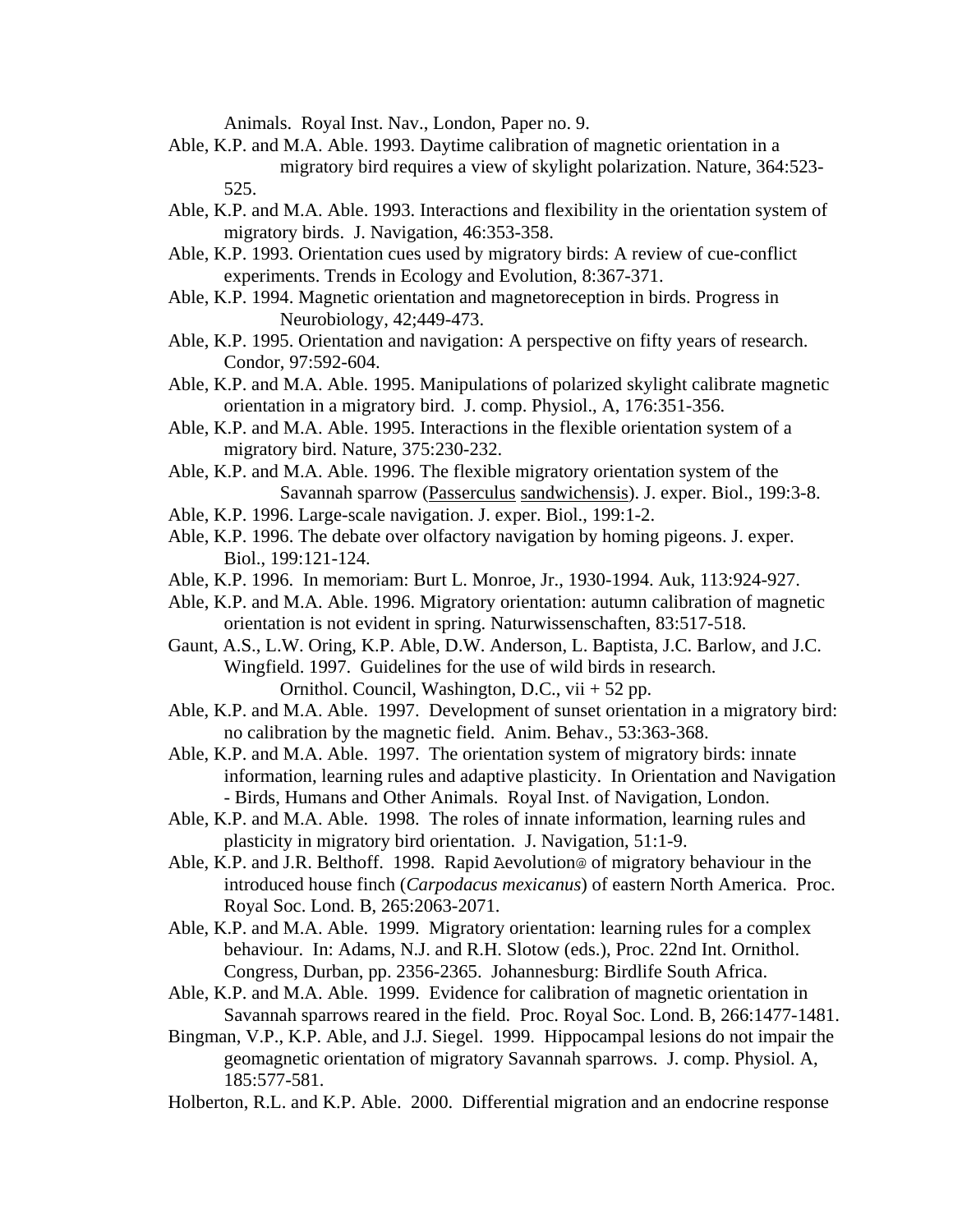to stress in wintering dark-eyed juncos (Junco hyemalis). Proc. Royal Soc. Lond. B, 267:1889-1896.

- Able, K.P. 2001. The concepts and terminology of bird navigation. J. Avian Biol., 32:174-183.
- Able, K.P. 2002. Homing and migration. The New Book of Knowledge, Grolier Educational Publ., pp. 195-200.
- Able, K.P. 2002. Avian migration and navigation. Grzimek=s Animal Life Encyclopedia, Gale Grp., pp.
- Schneider, K.J. and K.P. Able. 2002. An analysis of breeding birds of the Hudson River Valley and their suitability for natural resource injury studies. Report submitted to the Hudson River Natural Resources Trustee Council.
- Bingman, V.P. and K.P. Able. 2003. Maps in birds: Representational mechanisms and neural bases. Curr. Opinion Neurobiology, in prep.
- Holberton, R.L. and K.P. Able. 2005. In memoriam: Eberhard Gwinner. Auk, 122:1013-1015.

#### Books and Text Chapters:

- Able, K.P. 1998. Eight species accounts in Bull=s Birds of New York State. Cornell Univ. Press.
- Able, K.P. 1999. (Editor and author of three chapters) Gatherings of Angels: Migrating Birds and Their Ecology. Cornell Univ. Press,  $xiv + 194$  pp.
- Able, K.P. 2004. Chapter 5, Birds on the Move: Flight and Migration. *In* Handbook of Bird Biology (S. Podulka, R. Rohrbaugh, Jr., and R. Bonney, eds.). Cornell Lab of Ornithology, Ithaca, New York.
- Able, K.P. Mechanisms of Bird Navigation. In preparation for Monographs in Behavior and Ecology series published by Princeton Univ. Press (contract signed Aug., 1999)

#### Abstracts:

- Able, K.P. 1970. Nocturnal bird migrants: Two methods of flight orientation? Bull. Ecol. Soc. Amer., 51:43.
- Able, K.P. 1973. Tracking radar studies of migratory orientation in birds. Amer. Zool., 13:1263.
- Able, K.P. 1975. Avian community structure along elevational gradients in the northwestern United States. Bull. Ecol. Soc. Amer., 56:21.
- Able, K.P. and M.A. Able. 1994. The development of migratory orientation mechanisms. J. f. Ornithol., 135:372.
- Able, K.P. and W. Wiltschko. 1998. Summary: Adaptive plasticity in migratory orientation mechanisms. Ostrich, 69:54.
- Able, K.P. and M.A. Able. 1998. Migratory orientation: Learning rules for a complex behaviour. Ostrich, 69:123.

Reviews and Semipopular Articles: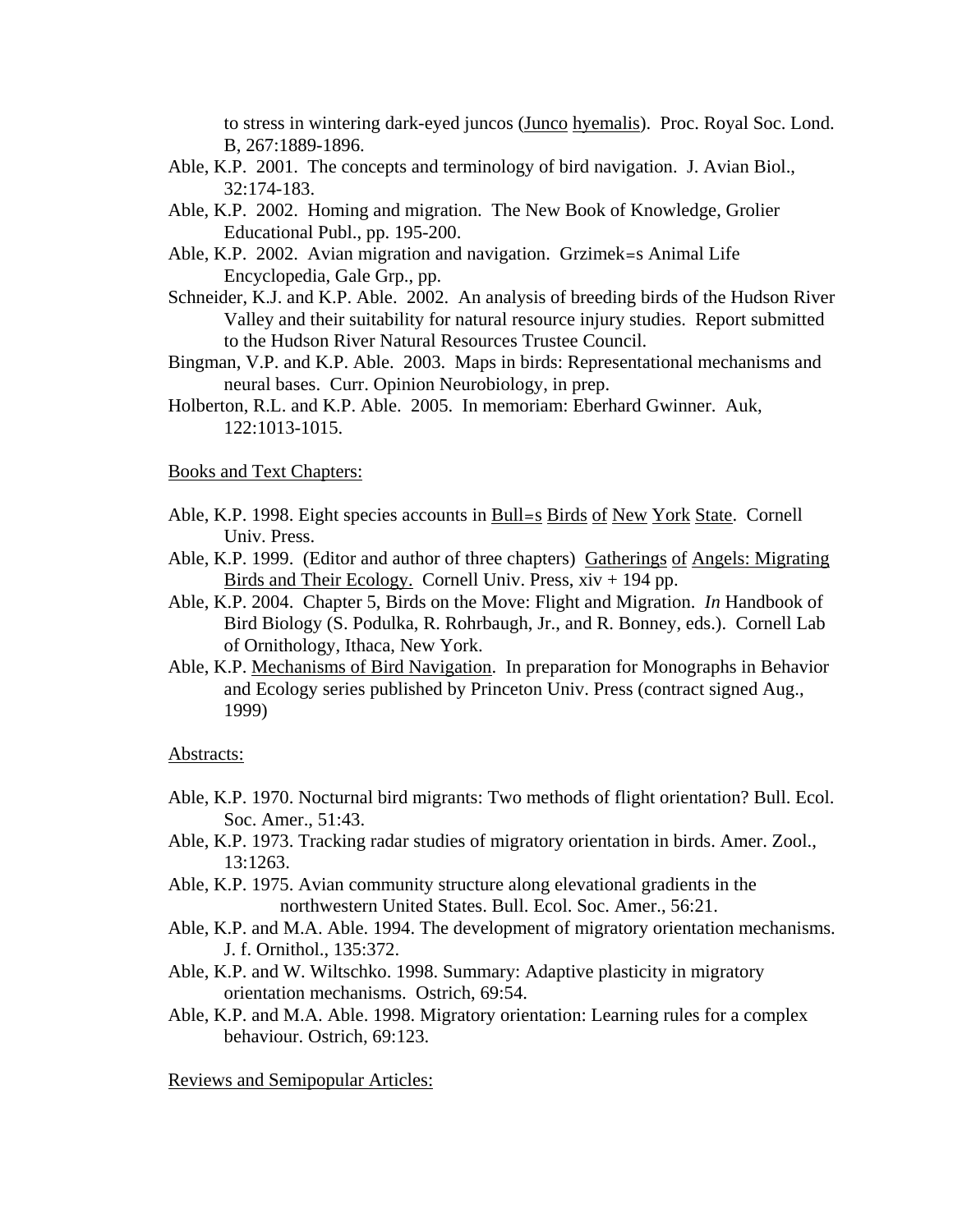- Able, K.P. 1972. The changing seasons. The fall migration, 1971. Amer. Birds, 26:25-30.
- Able, K.P. 1973, 1974. The changing seasons. Amer. Birds, 27:19-23; 28:22-27.
- Able, K.P. 1974. Review: The Visible Migration of Birds at Ottenby, Sweden. C. Edelstam, ed. Bird-Banding, 45:290- 291.
- Able, K.P. 1975. Review: Visible Bird Migration at Falsterbo, Sweden. S. Ulfstrand, G. Roos, T. Alerstam, and L. Osterdahl, eds. Bird-Banding, 46:97.
- Able, K.P. 1975. Review: Autumn Hawk Flights. D.S. Heintzelman. Bird-Banding, 47:89-91.
- Able, K.P. 1976. Review: Birds of New York State. J. Bull. Bird-Banding, 47:89-91.
- Able, K.P. 1979. Review: The Evolutionary Ecology of Animal Migration. R.R. Baker. Amer. Sci., 67:355-356.
- Able, K.P. 1979. Review: Bird Flight. G. Ruppell. Bios, 50:99-100.
- Able, K.P. 1980. The changing seasons. Amer. Birds, 34:249-252.
- Able, K.P. 1981. Review: The Mystery of Migration. R.R. Baker. Q Rev. Biol., 59:59.
- Able, K.P. 1982. Review: Animal Migration. R.D. Aidley, ed. Q. Rev. Biol., 57:340-341.
- Able, K.P. 1983. Trends in the state list of New York birds. Kingbird, 33:6-12.
- Able, K.P. 1983. The limits of technology. Point Reyes Bird Observ. Newsletter 61.
- Able, K.P. 1983. A migratory bird's baedeker. Natural History, 92:22-27.
- Able, K.P. 1983. Chips from the night sky. Living Bird Quart., 2:10-13.
- Able, K.P. 1984. Review: Weather and Bird Behaviour. N. Elkins. Wilson Bull., 96:367- 368.
- Able, K.P. 1984. Review: Animals as Navigators. E.W. Anderson. Q. Rev. Biol., 59:360- 361.
- Able, K.P. 1986. Migration and navigation. Chapter in The Birds Around Us. Ortho Information Services.
- Able, K.P. 1989. Review: Animal Navigation. T.H. Waterman. Q. Rev. Biol., 64:527- 528.
- Able, K.P. 1991. Migration biology for birders. Birding, 23:64-72.
- Terrill, S.B., K.P. Able and M.A. Patten. 1992. The changing seasons. Summer, 1992. Amer. Birds, 46:1109-1111, 1182.
- Able, K.P. 1993. Searching for the phantom of New Zealand. Birding, 25:178-183.
- Able, K.P. 1994. Review: Animal Homing. F. Papi, ed. Anim. Behav., 48:489-490.
- Able, K.P. 1994. Review: Bird Migration. T. Alerstam. Condor, 96:246.
- Able, K.P. 1995. Review: Bird Migration, Weather and Fallout. R.A. Duncan. Birding, 27:237-238.
- Able, K.P. 1996. Review: Migration. The Biology of Life on the Move. H. Dingle. Anim. Behav., 53:437-438.
- Able, K.P. 1996. Review: Magnetic Orientation in Animals. R. Wiltschko and W. Wiltschko. J. Navigation, 49:453-454.
- Able, K.P. 1996. [Author of Introduction and one chapter, Birding New York=s Hudson-Mohawk Region, Hudson-Mohawk Bird Club.]
- Able, K.P. 1997. Review: Control of Bird Migration. P. Berthold. Auk, 114:534-535.
- Able, K.P. 1998. A sense of magnetism. Birding, 30:314-321.
- Able, K.P. 2000. Review: Handbook of the Birds of the World, Vol. 5. J. Del Hoyo, A. Elliott and J. Sargatal. Auk, 117:532-534.
- Able, K.P. 2000. Sage grouse futures. Birding, 32:306-316.